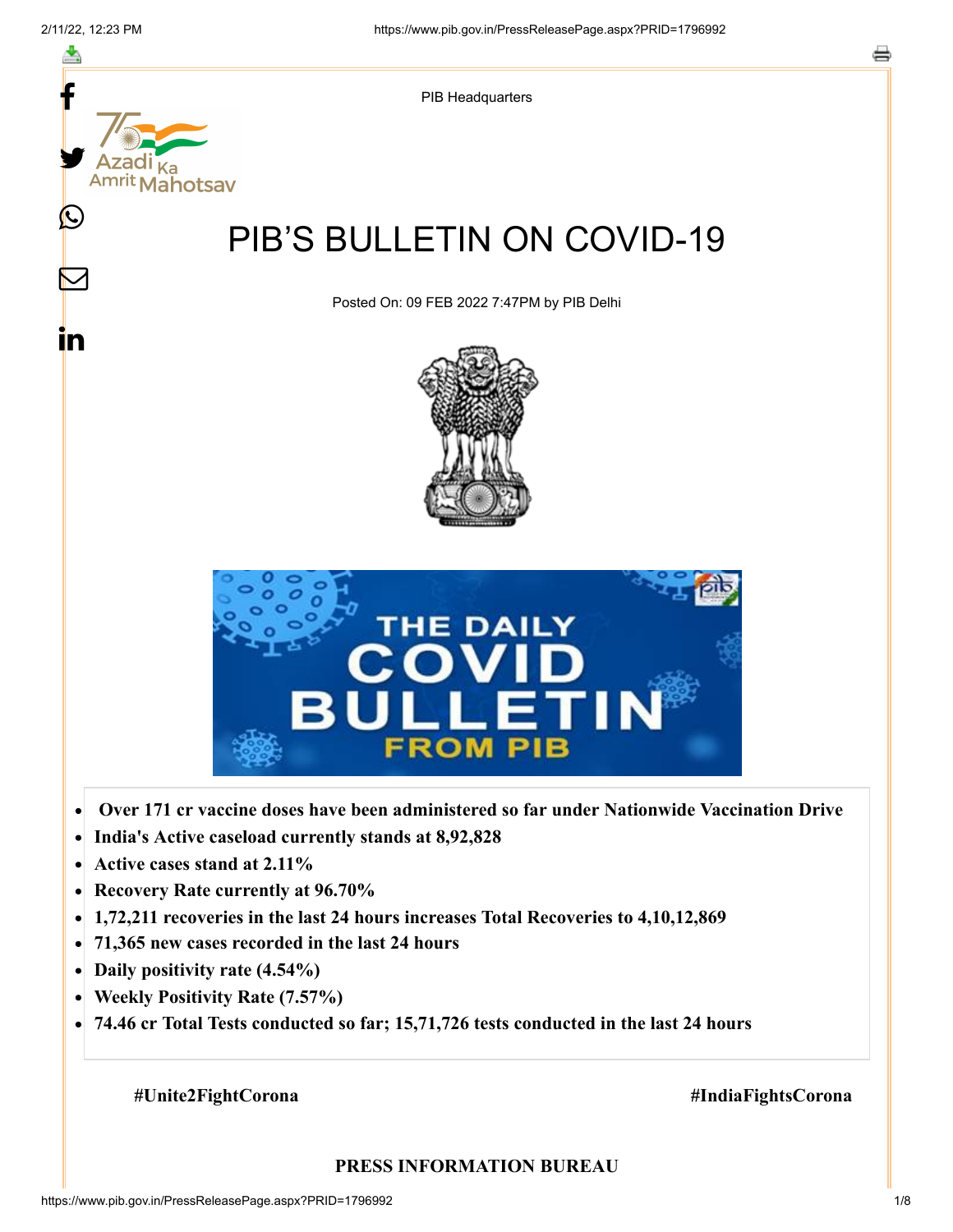f

 $\boldsymbol{\mathcal{Q}}$ 

**in** 

2/11/22, 12:23 PM https://www.pib.gov.in/PressReleasePage.aspx?PRID=1796992

# **MINISTRY OF INFORMATION & BROADCASTING**

### **GOVERNMENT OF INDIA**

**\*\*\*\*\*** 



Cmohtwgouin figMoHFWindle Michael Michael Comohtwindle Comohtwindle Comohtwindle Senothwindle Colontwindle

**India's Cumulative COVID-19 Vaccination Coverage exceeds 171 Cr**

**More than 53.61 lakh Vaccine Doses administered in the last 24 hours**

**Recovery Rate currently stands at 96.70%**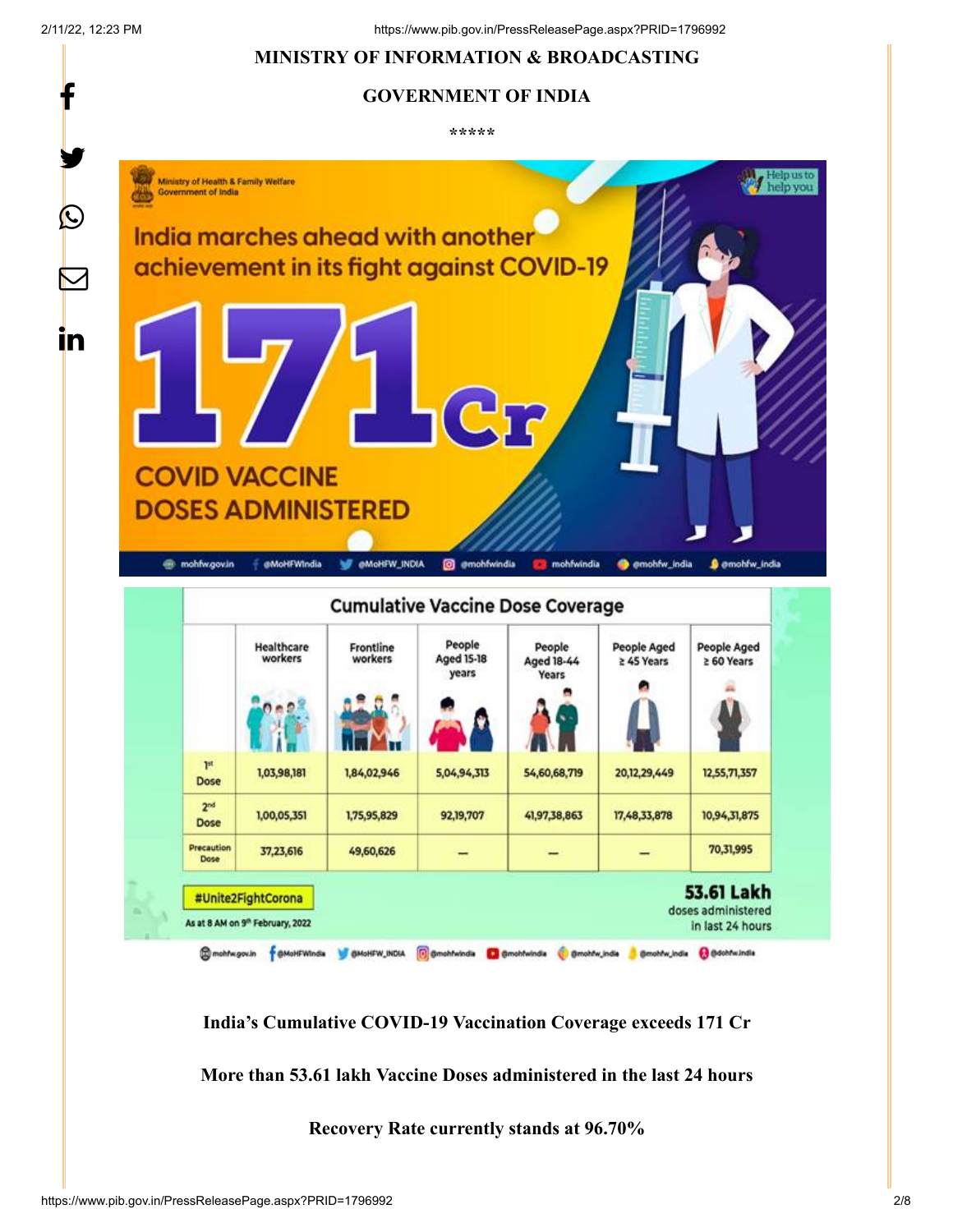f

y.

2/11/22, 12:23 PM https://www.pib.gov.in/PressReleasePage.aspx?PRID=1796992

#### **71,365 New Cases reported in the last 24 hours**

# **India's Active Caseload currently stands at 8,92,828**

## **Weekly Positivity Rate is presently at 7.57%**

India's cumulative COVID-19 vaccination coverage has exceeded **171 Cr** as per provisional reports till 7 am today afternoon.

This has been achieved through 1,90,41,308 sessions. The break-up of the cumulative figure as per the provisional report till 7 am today include:

| Cumulative Vaccine Dose Coverage |                        |              |  |
|----------------------------------|------------------------|--------------|--|
| <b>HCWs</b>                      | 1 <sup>st</sup> Dose   | 1,03,98,181  |  |
|                                  | $2nd$ Dose             | 1,00,05,351  |  |
|                                  | <b>Precaution Dose</b> | 37,23,616    |  |
| <b>FLWs</b>                      | $1st$ Dose             | 1,84,02,946  |  |
|                                  | $2nd$ Dose             | 1,75,95,829  |  |
|                                  | <b>Precaution Dose</b> | 49,60,626    |  |
| Age Group 15-18 years            | 1 <sup>st</sup> Dose   | 5,04,94,313  |  |
|                                  | $2nd$ Dose             | 92,19,707    |  |
| Age Group 18-44 years            | 1 <sup>st</sup> Dose   | 54,60,68,719 |  |
|                                  | $2nd$ Dose             | 41,97,38,863 |  |
| Age Group 45-59 years            | $1st$ Dose             | 20,12,29,449 |  |
|                                  | $2nd$ Dose             | 17,48,33,878 |  |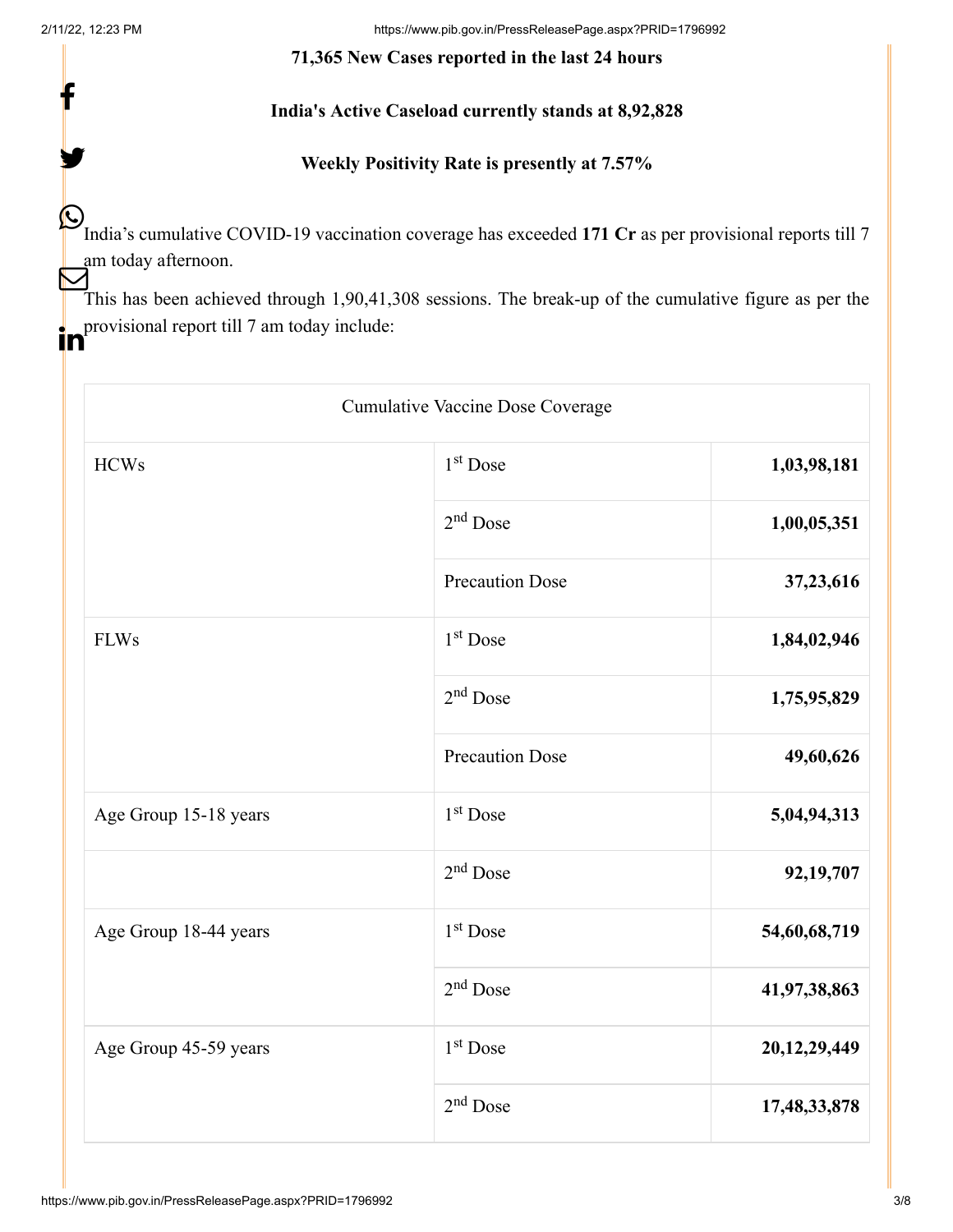| т                                                | Over 60 years | $1st$ Dose             | 12,55,71,357   |
|--------------------------------------------------|---------------|------------------------|----------------|
|                                                  |               | $2nd$ Dose             | 10,94,31,875   |
|                                                  |               | <b>Precaution Dose</b> | 70,31,995      |
| $\bigcirc$<br><b>Precaution Dose</b>             |               |                        | 1,57,16,237    |
| $\mathcal{N}% _{0}\left( \mathcal{N}_{0}\right)$ | Total         |                        | 1,70,87,06,705 |
| ir                                               |               |                        |                |

**1,72,211** patients have recovered in the last 24 hours and the cumulative tally of recovered patients (since the beginning of the pandemic) is now at **4,10,12,869.**

Consequently, India's recovery rate stands at **96.70%.**



**71,365 new cases** were reported in the last 24 hours.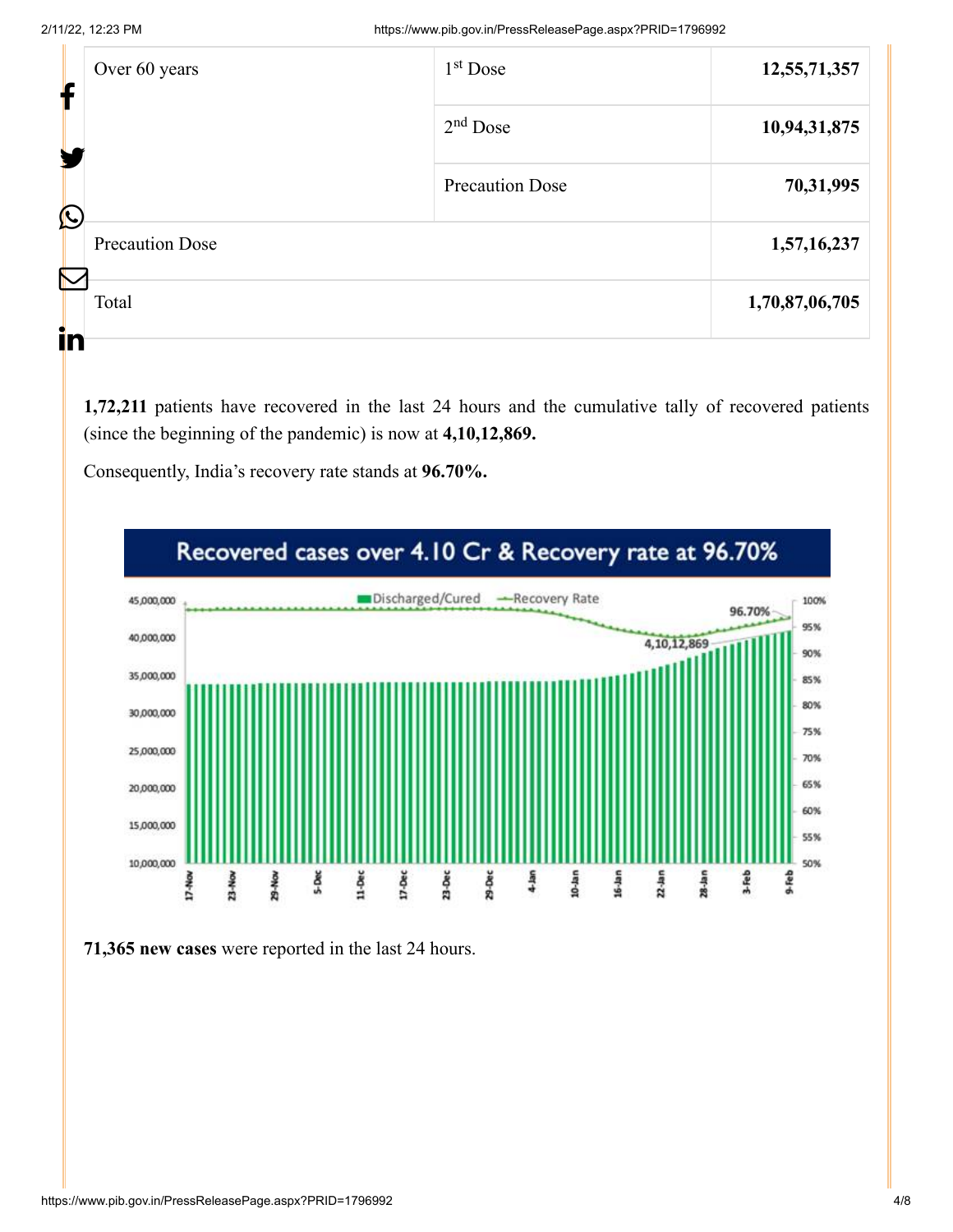2/11/22, 12:23 PM https://www.pib.gov.in/PressReleasePage.aspx?PRID=1796992



India's Active Caseload is presently at **8,92,828.** Active cases constitute **2.11%** of the country's total Positive Cases**.**



The testing capacity across the country continues to be expanded. The last 24 hours saw a total of **15,71,726** tests being conducted. India has so far conducted over **74.46 Cr (74,46,84,750**) cumulative tests.

While testing capacity has been enhanced across the country, **Weekly Positivity Rate** in the country currently **stands at 7.57%** and the **Daily Positivity rate is reported to be 4.54%.**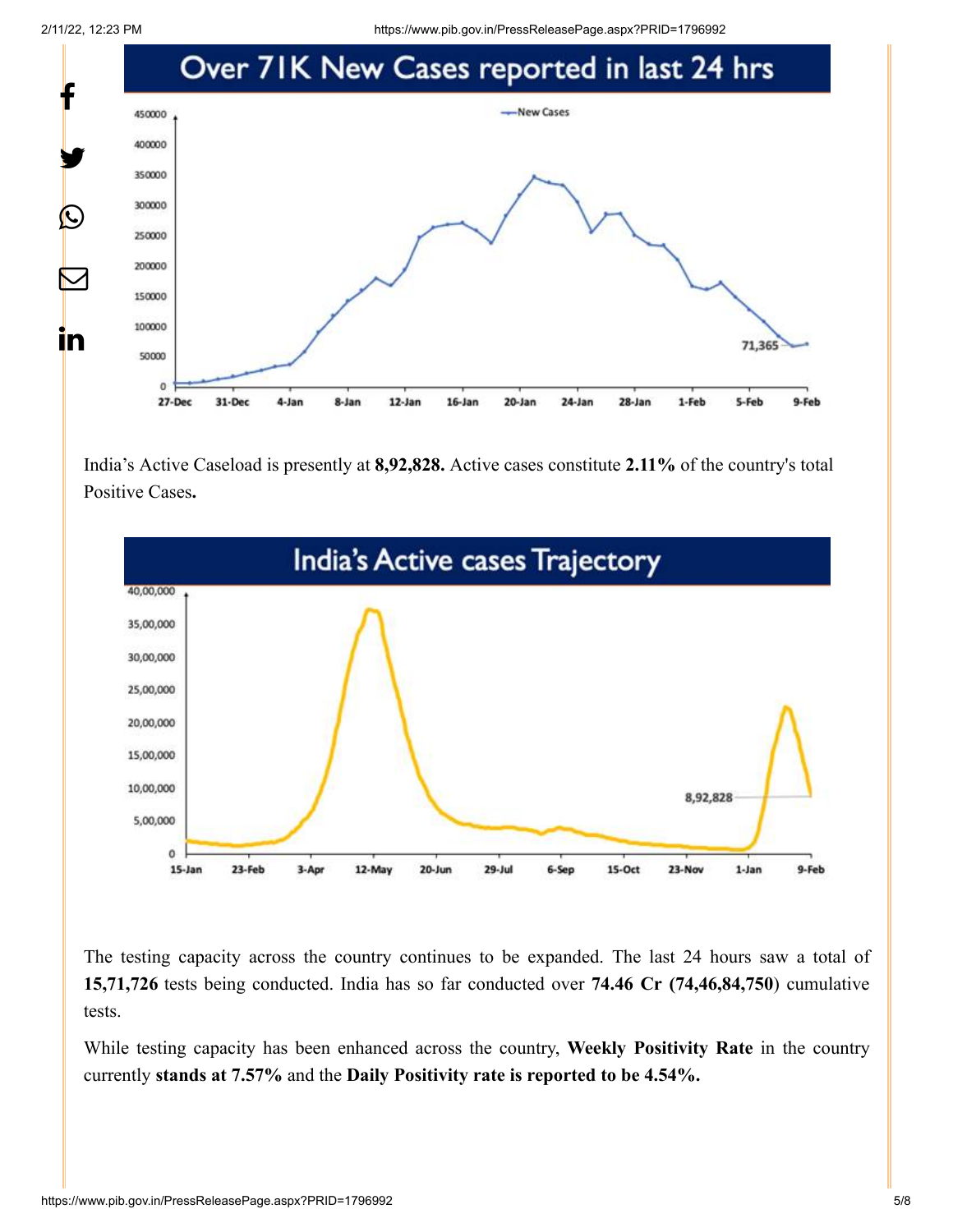

<https://pib.gov.in/PressReleasePage.aspx?PRID=1796726>

# **Update on COVID-19 Vaccine Availability in States/UTs**

#### **Nearly 169 Crore vaccine doses provided to States/UTs**

#### **More than 12.11 Crore balance and unutilized vaccine doses still available**

#### **with States/UTs**

The Union Government is committed to accelerating the pace and expanding the scope of COVID-19 vaccination throughout the country. The nationwide COVID 19 vaccination started on  $16<sup>th</sup>$  January 2021. The new phase of universalization of COVID-19 vaccination commenced from 21<sup>st</sup> June 2021. The vaccination drive has been ramped up through availability of more vaccines, advance visibility of vaccine availability to States and UTs for enabling better planning by them, and streamlining the vaccine supply chain.

As part of the nationwide vaccination drive, Government of India has been supporting the States and UTs by providing them COVID Vaccines free of cost. In the new phase of the universalization of the COVID19 vaccination drive, the Union Government will procure and supply (free of cost) 75% of the vaccines being produced by the vaccine manufacturers in the country to States and UTs.

| <b>VACCINE DOSES</b> | (As on $9^{th}$ February, 2022) |
|----------------------|---------------------------------|
| <b>SUPPLIED</b>      | 1,68,99,73,425                  |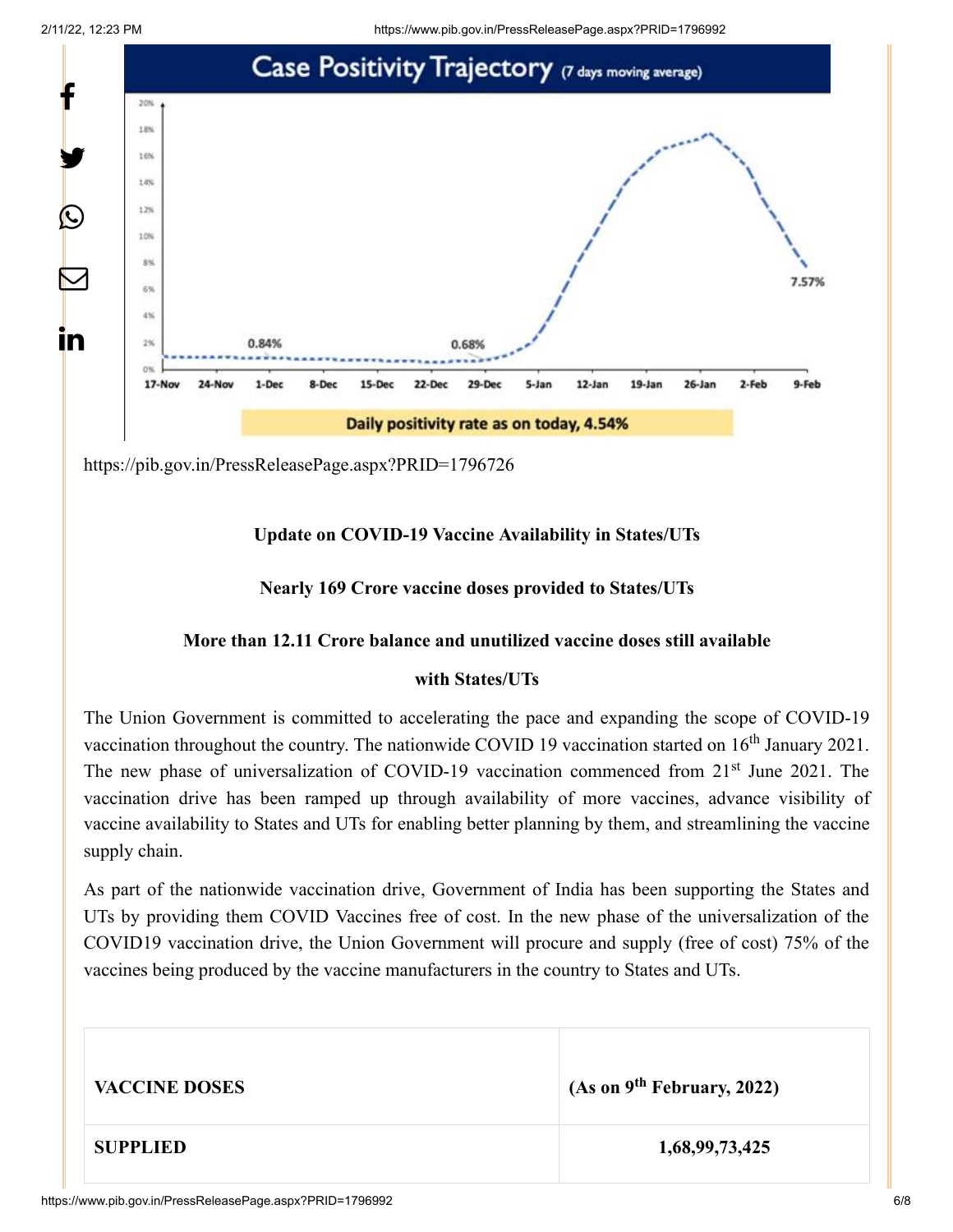f

**BALANCE AVAILABLE** 12,11,77,166

Nearly 169 crore (1,68,99,73,425) vaccine doses have been provided to States/UTs so far through Govt. of India (free of cost channel) and through direct state procurement category.  $\bigodot$ 

More than **12.11 Cr (12,11,77,166)** balance and unutilized COVID Vaccine doses are still available with the States/UTs to be administered.

<https://pib.gov.in/PressReleasePage.aspx?PRID=1796722>

# **Tweet links**

What a historic feat by Young India!

Over 1 crore youngsters between 15-18 age group are now fully vaccinated against [#COVID19](https://twitter.com/hashtag/COVID19?src=hash&ref_src=twsrc%5Etfw)

1 करोड़ से अधिक 15-18 आयुवर्ग के बच्चों को लगी कोविड वैक्सीन की दोनों डोज। [#SabkoVaccineMuftVaccine](https://twitter.com/hashtag/SabkoVaccineMuftVaccine?src=hash&ref_src=twsrc%5Etfw) [pic.twitter.com/485aB83aJo](https://t.co/485aB83aJo)

— Dr Mansukh Mandaviya (@mansukhmandviya) [February 9, 2022](https://twitter.com/mansukhmandviya/status/1491365628565135361?ref_src=twsrc%5Etfw)

[#IndiaFightsCorona](https://twitter.com/hashtag/IndiaFightsCorona?src=hash&ref_src=twsrc%5Etfw):

More than 53 lakh (53,61,099) vaccine doses administered in the last  $24$  hours.

 $\triangledown$  Together we can win the battle against [#COVID19](https://twitter.com/hashtag/COVID19?src=hash&ref_src=twsrc%5Etfw)[.#We4Vaccine](https://twitter.com/hashtag/We4Vaccine?src=hash&ref_src=twsrc%5Etfw)[#LargestVaccinationDrive](https://twitter.com/hashtag/LargestVaccinationDrive?src=hash&ref_src=twsrc%5Etfw)[#Unite2FightCorona](https://twitter.com/hashtag/Unite2FightCorona?src=hash&ref_src=twsrc%5Etfw) [pic.twitter.com/0bwmQGMsBq](https://t.co/0bwmQGMsBq)

— #IndiaFightsCorona (@COVIDNewsByMIB) [February 9, 2022](https://twitter.com/COVIDNewsByMIB/status/1491300833287634946?ref_src=twsrc%5Etfw)